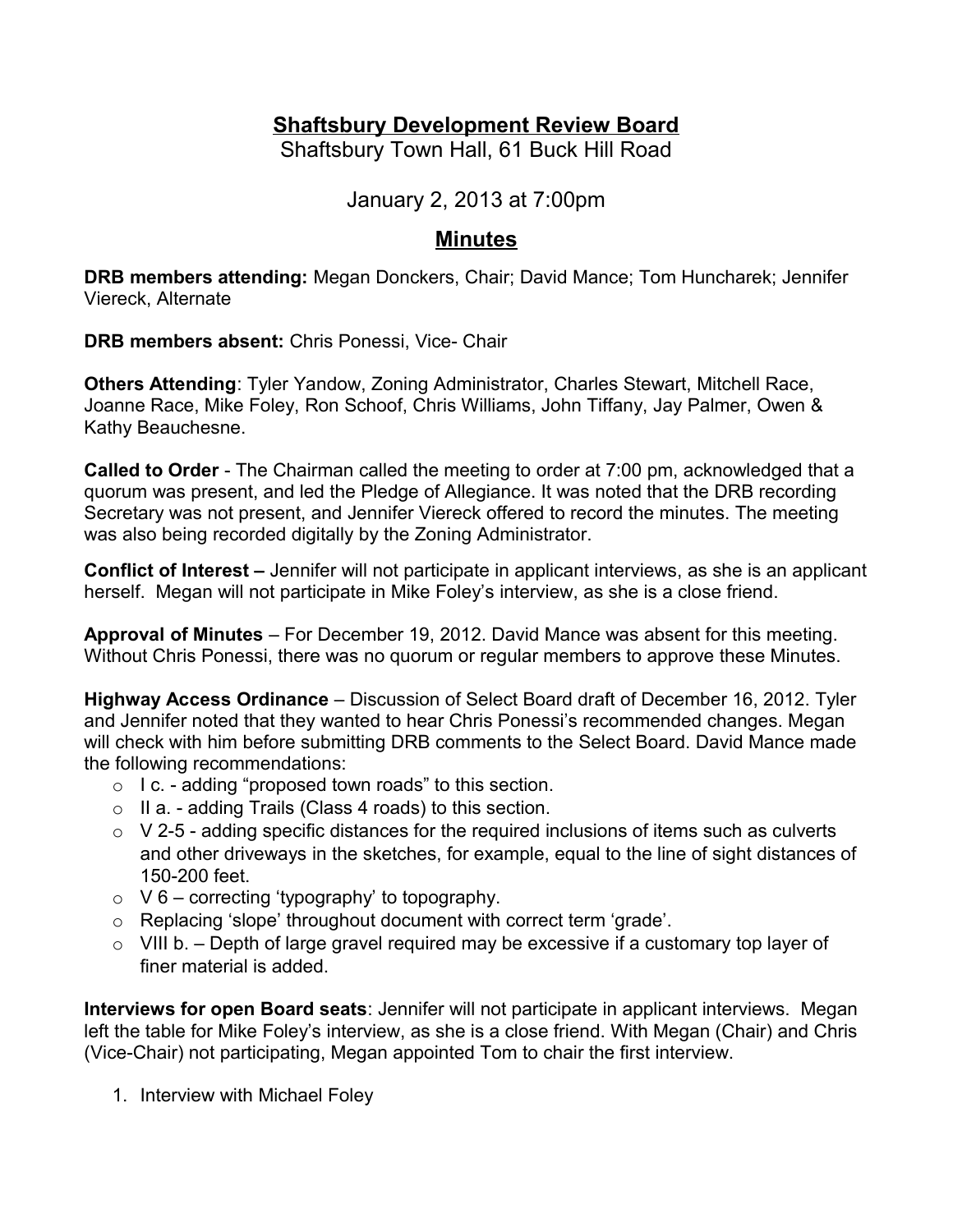- David- Reason for application: few other qualified applicants, attends many DRB meetings anyway, felt able to serve. Has served on Environmental Review Committee, although it rarely meets.
- David- Relationship between Town Bylaw and Town Plan in DRB reviews: Town Plan is very important but more vague; Bylaw more specific for specific building projects.
- David- If a project meets Bylaw requirements, but violates Town Plan? Would review both, and application, and hear testimony of others before forming own opinion, as just one of five on the board.

At this point, Tom noted that a quorum of the DRB was not present, and the interview was continued until the 1/16/13 meeting.

- 2. Ron Schoof Interview
- David- Reason for application: He is retired. Something to do on Wednesday nights.
- Megan- Do you think showing up is all we do? Ron: Review Site Plans, that's about it.
- David- If a project meets Bylaw requirements, but violates Town Plan? Would look over the Town Plan.
- Megan- Are you familiar with the Town Bylaw? No.
- Megan- Did you read any materials or prepare for this interview? No.
- Megan- Do you have any questions for us? No.
- **Tom had no questions.**

**PUBLIC HEARING – Permit # 12-9334** (Old permits # 12-8922 through 12-8934 inclusive) Hale Mountain Rod & Gun Club, Rod & Gun Club Road, Site Development Plan Review.

All DRB members had completed a site visit. Questions about the site included further discussion about the purpose of the siding on parts of the rifle range, which buildings had electrical service, the distance to property line for the caretakers trailer, whether firearms are stored on the property and where, security measures, and screening process for new applicants to the club. It was verified that the new Site Development Plan correctly indicates the three items required at the previous meeting: exterior lighting on the garage and clubhouse, the caretaker trailer driveway, and the North Bennington water easement.

Owen Beauchesne, an Interested Party, had questions about what the Site Plan was actually covering, and what the DRB review used as criteria. He pointed out that the west end of the rifle range structure was used for high-powered rifles for the longest range. He was concerned about the Lake Paran/Paran Creek Watershed, requested that it be delineated on the Site Plan, as well as what buildings and waste disposal was within that watershed. He also requested that testing be conducted to determine possible contaminants, but was told by the board that such testing is outside the purview of Site Plan Review. He asked that submission of any past tests for contaminants be made attachments to the Site Plan Review application. He also stated that there were three culverts on the property, not just one, and asked that all be shown correctly on the Site Plan. The board will take his requests into consideration.

John Tiffany, representing the Hale Mountain Fish and Game Club, stated that everything is in some watershed, and that many other properties and structures are in the Lake Paran/Paran